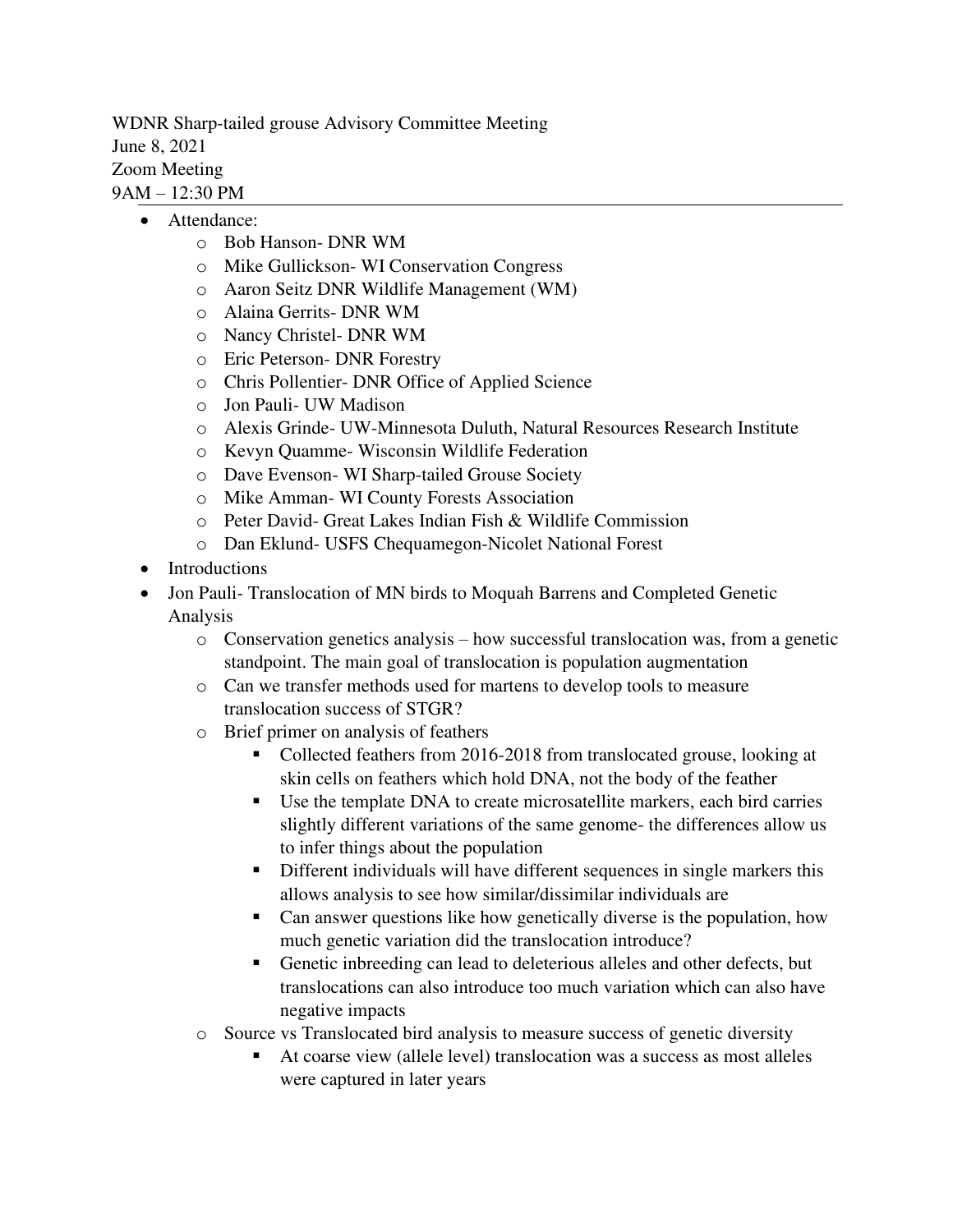- Looking at individual markers- overall the translocation did an effective job capturing different alleles per marker
- Heterozygosity as a metric of diversity- we all carry two versions of alleles, if they're the same we're homozygotes- which can be bad if it is a deleterious allele, heterozygosity represents two different alleles at the same loci
	- Heterozygosity was high in source population and didn't differ year by year, relatively solid, no marker was wildly different from another- acceptable levels of heterozygosity
- Overall translocation was effective in inoculating regional genetic diversity
- No evidence of inbreeding occurring
- o However, structure can be introduced- a self-defeating effect.
	- Appears to be only 2 genetic clusters introduced
	- **These genetic clusters would signify high variation that isn't beneficial to** the population and overall genetic diversity
	- There wasn't strong structure introduced in the translocation- this is great news and means genetically the translocation was a huge success
- o Overall, the translocation was a success, captured natural genetic variation of the source population without adding unnecessary structure- but we don't know what this means on the translocation site. The full effects of population augmentation are still coming to light.
	- For example, with martens, even though genetically translocations were a success, on the ground they were not successful (mating, demography, mortality, persistence?)
- o Any plans to monitor the population via genetics over time?
	- A lot easier to use markers for analysis in the future because baseline data exists
	- **•** Possibility for future research, nothing on the horizon right now
- o Tracking individual animals that were translocated can also provide highly detailed information on genetics- you don't have to radio collar every animal to track them over time
	- Genetic inbreeding can take off very quickly- over the course of a few years in the case of wolves on Isle Royale
- o Feathers are currently being collected at leks during spring surveys for genetic analysis in the future
	- Important because a missing piece of the puzzle right now is we don't know what the resident population looks like currently
	- Can we look at feathers from harvested birds? These feathers were lost along the way some where and have not been analyzed
	- Males and females can be identified easily via genetic analysis of feathers
- o Genetic markers were able to be collected from all samples, source population information was derived from reports by Charlotte Roy, MN DNR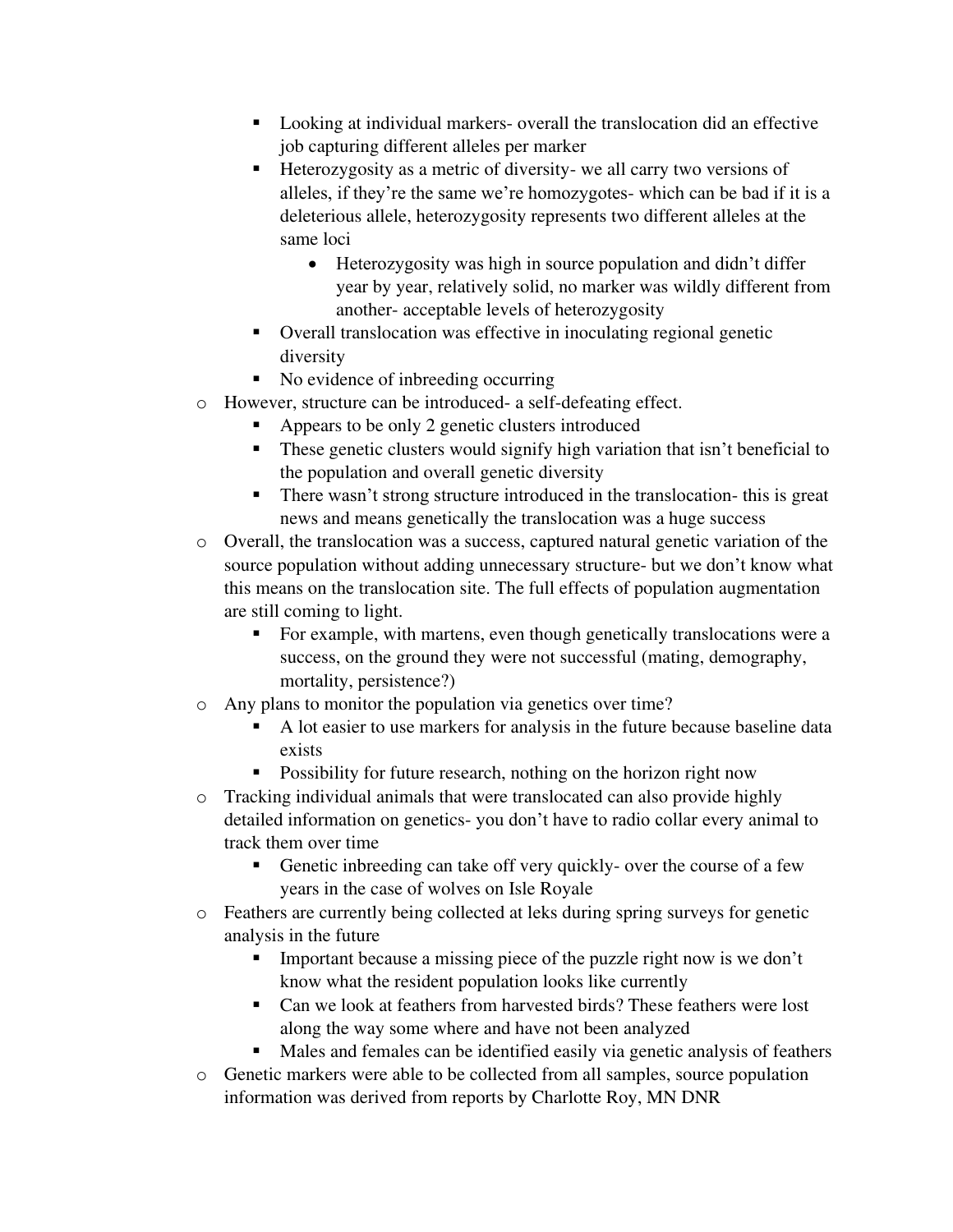- o Can you extrapolate how many breeding females there are in a population by looking at feathers from breeding males? Yes, kinship analysis
- o If we find stray birds (e.g. 70 miles away in Rusk co.) would it be beneficial to relocate them again to appropriate habitat where other birds exist? These birds in Ladysmith are all but gone- should probably accept the "null hypothesis" with these birds and hope they will eventually migrate back
- o Sharp-tails in the Dakotas are now hybridizing with prairie-chickens and Minnesota is also no longer going to be an appropriate sources for STGR translocations
- o May be beneficially to pluck feathers from live birds next year to make sure you know the source and to map resident genetics- will help us show our outcomes
- Alexis Grinde- Sharp-tailed grouse pilot project
	- o Evaluate habitat-use of STGR in the BBMA and surrounding areas to inform landscape-level plans
	- o Research Objectives:
		- Assess lek attendance, nesting habitat, juvenile habitat use, survival
		- Assess movement patterns to quantify habitat use on an annual basis
		- Provide habitat management prescriptions to maximize grouse productivity
	- o Spring 2021
		- Set traps, lek surveys, affixed satellite solar-powered tags to STGR
		- Send GPS fixes 3 times per day
		- Spent a lot of time picking the best tags, reduced handling time, proper material to be quick and efficient
		- Attached 6 tags on males 3 at Moquah, 2 at Muck Lake, 1 at Halfway rd.
		- Attached a cell tag (Druid) to a female at Muck Lake
		- E Average daily distance for one male  $= 250-500$  m during lekking season, started moving more in late May
		- Conducting monthly habitat surveys to help develop detailed habitat management prescriptions
		- Low lek attendance, few females, looking to refine techniques for future field seasons
		- Continuing to monitor males and conducting veg surveys- roosting, lekking, daily
		- Potentially going to trap males in the fall at leks
		- Need to seek additional funding to be a long-term study
	- o How accurate are GPS points?
		- Trying different models of tags to see which are best
		- Cellphone tags are lighter, can be downloaded remotely, only last about one year, less expensive, less precise locations
		- Satellite tags are more precise, longer battery life but unable to download remotely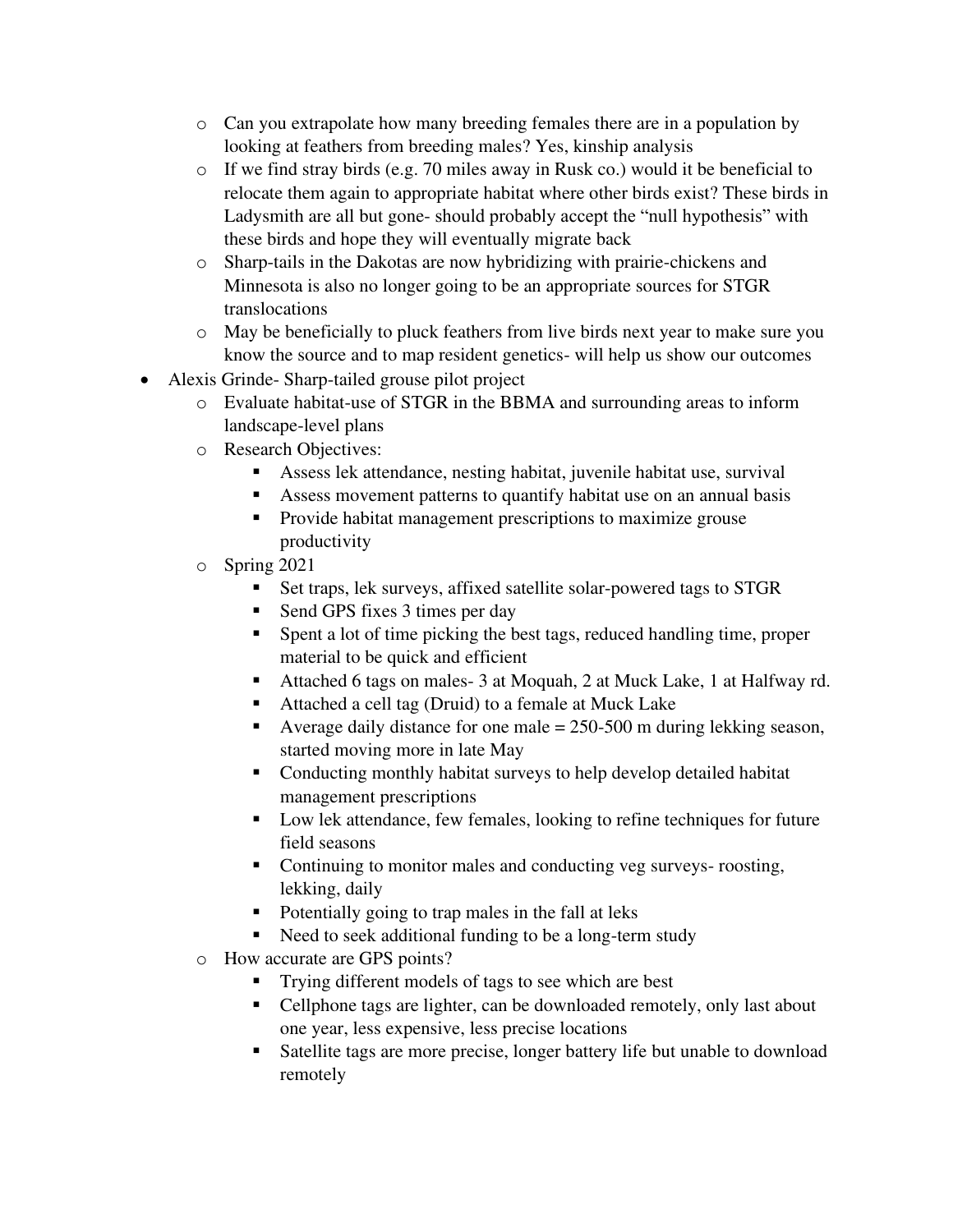- o Why was trapping unsuccessful/less successful than anticipated? Are the birds moving to new leks?
	- Across all 3 leks observations were down, weather and winter conditions could have been hard on STGR- lek survey numbers down everywhere
	- Early spring green-up may have led to late start to trapping
	- Winter was probably harder because of less snow and inability to snow roost
- Bayfield county barrens update
	- o Airport rd. lek- set to trap there and only 2 birds present this year, moved project area to Muck Lake, lek attendance reduced all year
	- o Roller chopping may be causing birds to move leks accordingly as habitat improves – timing of the roller chopping may have affected trapping success
	- o Flagged areas to mow openings and put up game cameras to see if fall trapping can occur, could also use bird dogs to try and catch males
	- o ~400 acres of roller chopping on Barnes barrens- enhanced postage stamp quality
	- o Spraying 150 acres this month to prep burning for next spring
	- o Could hopefully see a secondary lek open up
	- o Bass lake barrens- 400 acres cut so far on west side of property- stepping stone between Barnes and private grasslands to the north
	- o Using turkey stamp funds to roller chop and spray acres on Bass Lake
	- o Hopefully starting the STGR plan will open up funds for STGR research via research priorities
	- o Would benefit staff to have a field tour of GPS locations and other managed properties to brainstorm and learn
- Bob Hanson- Annual lek shapefiles, STGR plan, 2021 lek survey data, PVA with harvest
	- o Digitized all available historical lek survey data and created excel master file with all informational data
	- o Data from 1949-2021 compiled into historical map
		- Can overlay with historical fire locations and other spatial data- gives us insight into patch sizes for management based on what they historically responded to
		- Potential for meta data research analysis of shapefile data
	- o Updating the sharp-tailed grouse management plan- team should be assembled in next six months- what are some issues
		- **Example 1** First, present to STGR to see what components the NRB wants in the plan (e.g. implementation plan, identification of issues such as ways to recommend harvest level, use of spatial data, change harvest units?)
		- Looking to evaluate "acceptable level of risk" willing to take when implementing a harvest season, based off of population viability analysismay not be an exact number, no additional analysis will lead to a black and white number or decision will be up to the purview of the committee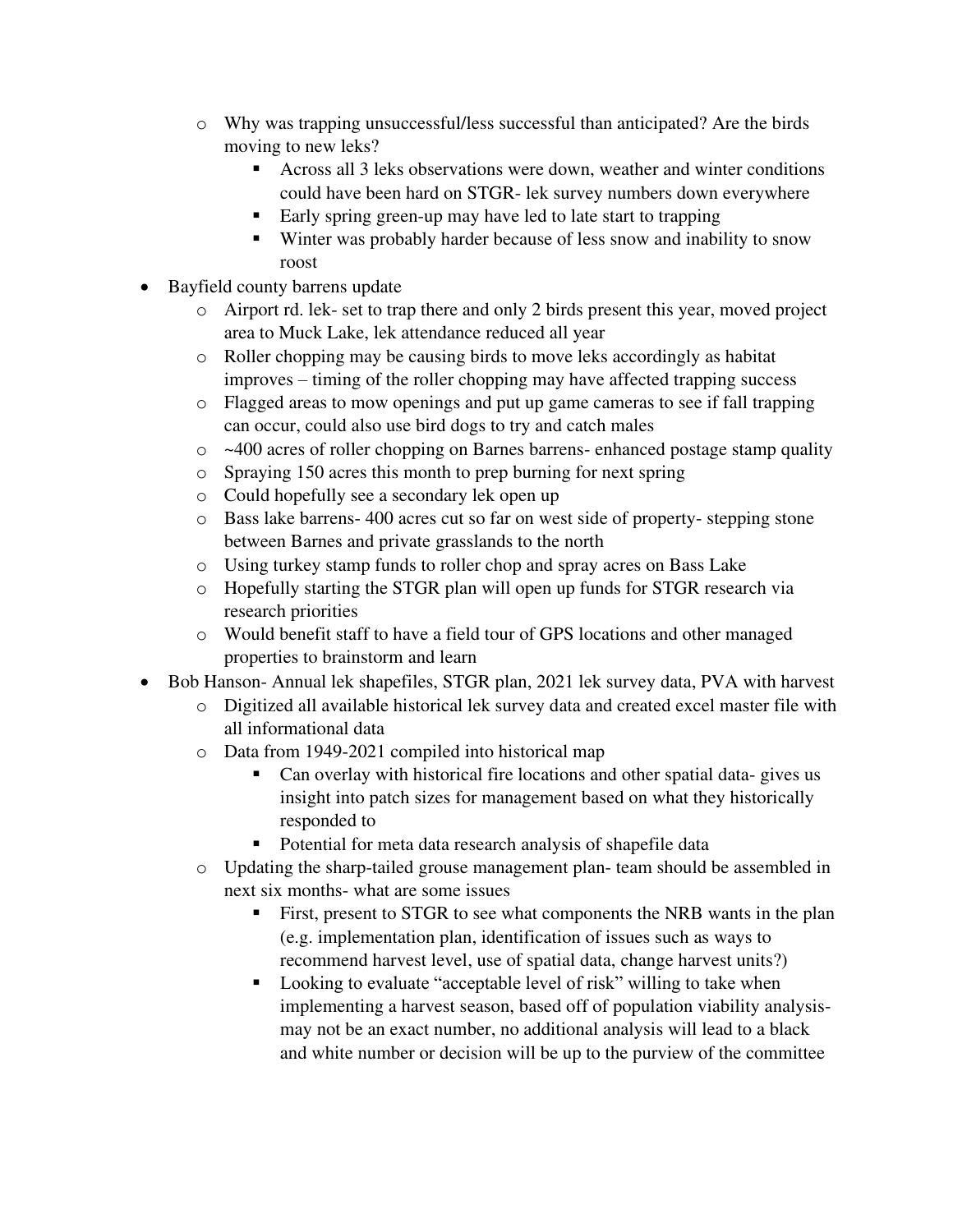- Related to this-could create "minimum thresholds" if the population reaches x number, we can do this, if it drops below x number, we can do this
- If committee has more ideas for issue identification, please contact Bob with ideas
- Other issues/topics submitted by the committee below:
- We need to add more specific management prescriptions- e.g. exact acreages tied to exact population numbers to help implement funds for management outside of existing habitat
- We should look at burn season timing to optimize prescribed fire operations, is spring the optimal time to burn, with nesting hens for example?
- Refine and streamline surveys, provide consistency factor in female counts, they should be represented somehow
	- Other issue with surveys- high counts in April and lower counts in late April due to predation or other circumstances. Can we factor in or "average" differing counts throughout a season?
- Need for analysis of harvest season structure and timing
- Should look at minimum size of managed lands needed- to provide dispersal between core populations- could be gathered from a meta data analysis of other STGR studies
- A thorough review of historical data is needed to identify why declining trends are occurring
- How is climate change affecting STGR? Who are the experts we can reach out to on this? Should we be changing management strategies annually based on the prior years weather?
- Make sure all uses are represented- bird watching, dog training, hunting, etc.
	- But make sure we address threats such as increased UTV use, dirt bikes
- May be beneficial for committee members to review ruffed grouse plan, there are many research priorities and management objectives that may be a helpful framework for starting the sharp-tailed grouse plan
- Continue funding for Pauli research or have it listed as a priority, add to base of research analysis
- Add more funding for Alexis's research as well to help build predictive model and expand the project on the landscape level- Namekagon should be added
- DNR needs to be aware of citizen resolution to eliminate leash law during avoidance period and also the resolution asking for a research study to see how dog training and trialing impacts nesting birds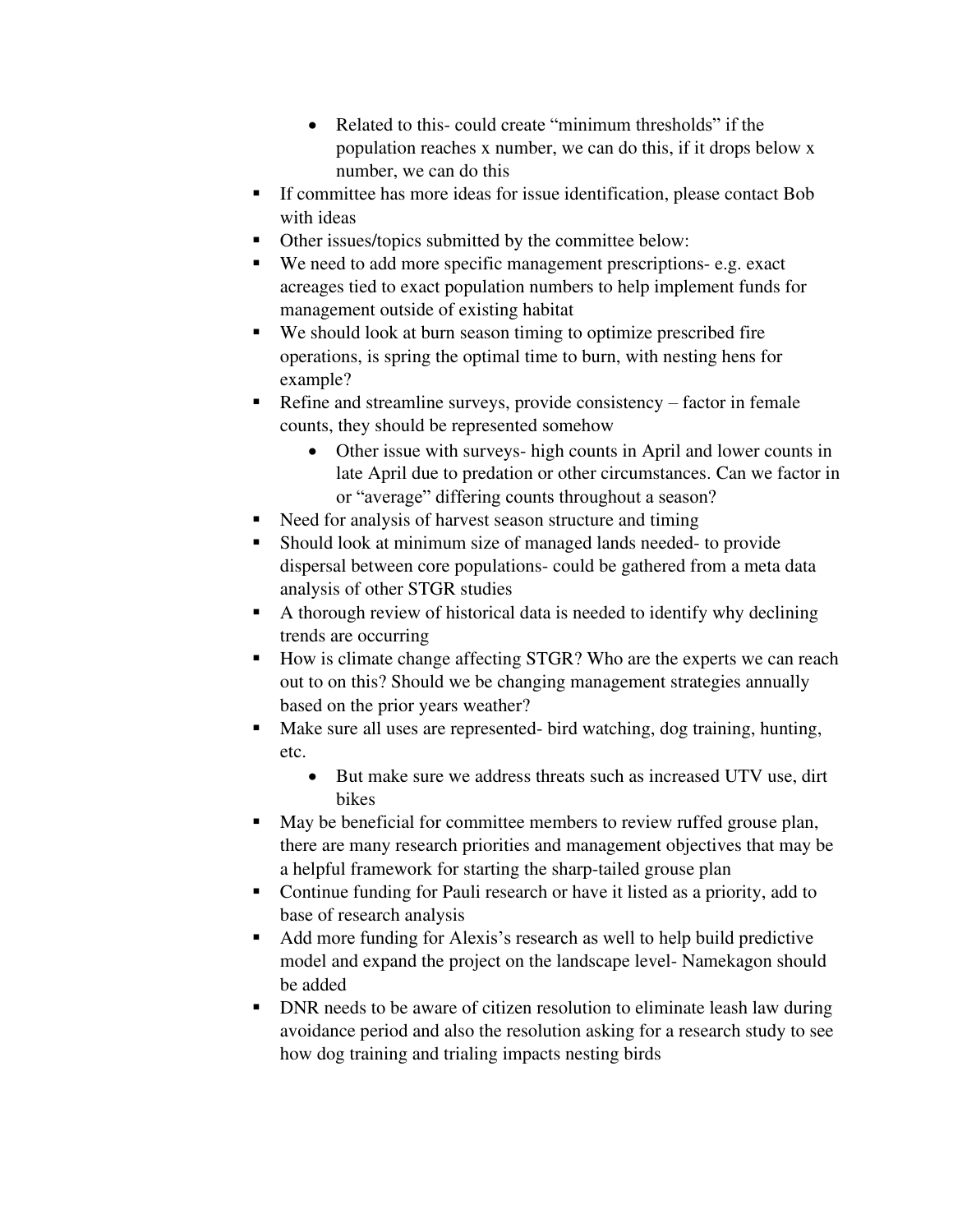- Discrepancies in dog training/trialing regulations across the state should be reviewed and reorganized by the department, Wildlife Management should take the lead.
- o 2021 lek survey results
	- Overall, 20% decrease in number of dancing males from 2020 to 2021on managed properties
	- Namekagon is the only property that did not see a decrease
	- On non-managed properties there was a 43% decrease in STGR observed
	- On Rusk County private lands in 2021, 1 dancing male was observed
	- Total percent decreased on all properties in  $2021 = 26\%$
	- Field note- may not be getting a complete consensus, reports from neighboring landowners may suggest some grouse are not being detectedroaming surveys may be vital
	- Plan may give us an opportunity to revamp survey protocol to make sure equal effort at sites is occurring
	- **•** On Namekagon: the  $29<sup>th</sup> 50$  males and 26 females detected on second best day, on best day on the  $22<sup>nd</sup>$ , 57 males and 9 females- large discrepancies between "prime days"
- o Discussion on harvest season
	- GLIFWC- not all the birds produce, only a select few, and if you remove the "wrong" individual that could have a lasting effect on future breeding seasons.
	- WWF- With decreased lek abundance of males it may be too risky to have a hunting season
	- WSTGC- Hunting birds in WI is special and a small number should be allowed the be harvested at Namekagon since numbers are holding steady
	- **DNR- Part of Douglas co. WA would be included in Namekagon Barrens** Management Unit, one lek would overlap that unit for harvest
	- DNR- harvest success was 44% at Namekagon last harvest season, new lek close to main drive of the property means hunters wouldn't have a hard time harvesting birds
	- USFS- last year we didn't have a hunting season and numbers were better, numbers are worse in 2021 so how can we entertain a hunting season? It's hard to argue compensatory vs additive mortality at this point- we should not have a hunting season if we are on a continuous decreasing trend. If we do have a hunting season it should be short and the third week in October to influence success rates, small number of permits. Hunting is not a biological neutral in a population of this size
	- **DNR- numbers are holding steady at Namekagon, would like to see them** branch out more. PVA shows us that we should not have a harvest season
	- DNR- models were built off of data from Namekagon, using our best subpopulation for data source and it still shows high risk of extinction- no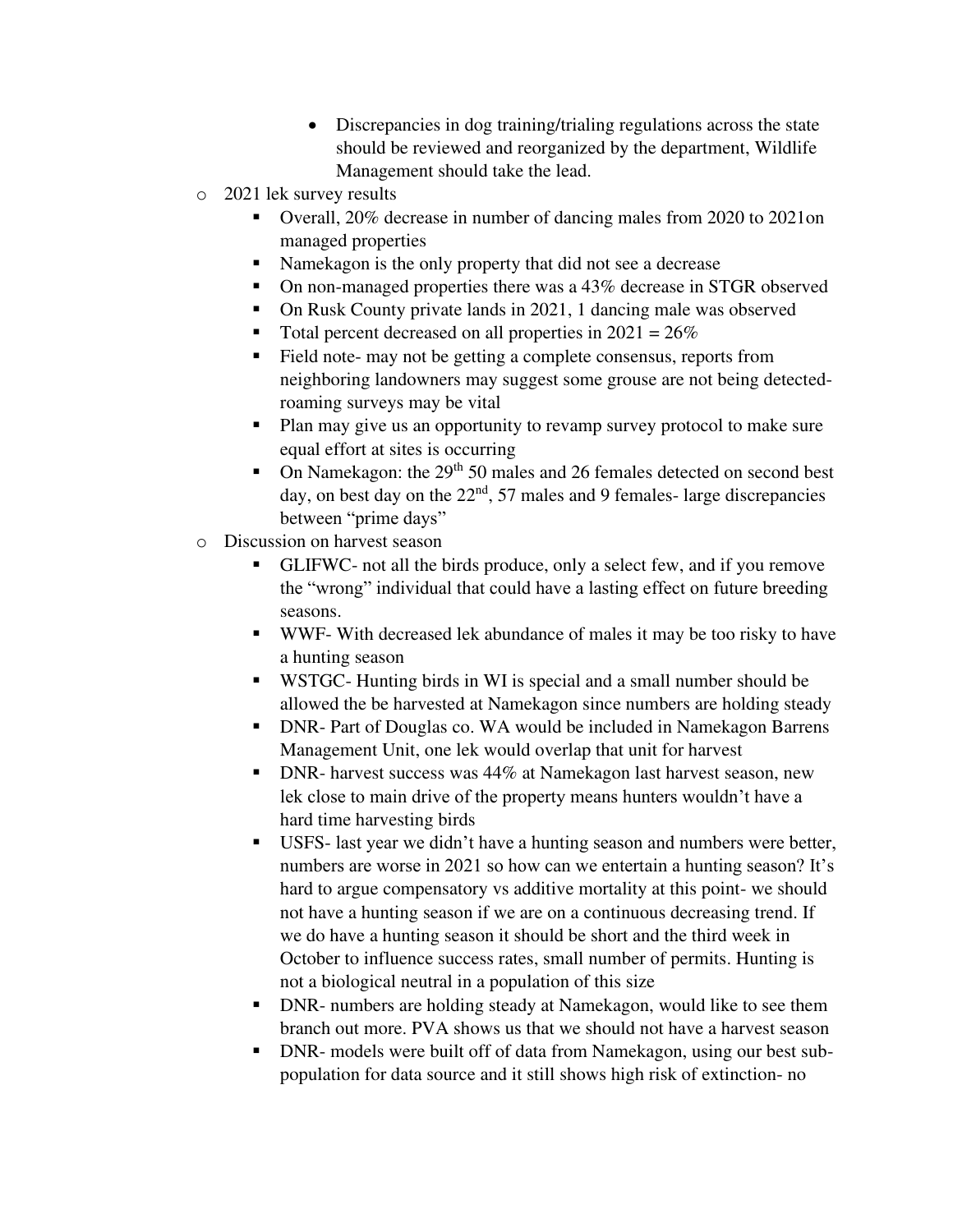data at this point is compelling enough to have a harvest season, the risk is way too high

- WCFA- is there a number of male grouse that will be a green light for us to have a harvest season? DNR- not at this point, there is no magic number that we know of
- DNR- management plan is based off of compensatory mortality in allowing a harvest season, the PVA is suggesting evidence it is an additive mortality in a population of this size- plan may be outdated, needs to be updated
- USFS- as an example, we don't hunt prairie chickens and they have an even larger population. Maybe once we see 100 birds on each property, we could start to see harvest seasons occurring or a stabilizing trend in the population
- WSTGS- in 2011 when plan was adopted there were only 21 males observed and we have had several hunting seasons after that, now there are more males present
- WCFA- bird hunters still have the opportunity to train their dogs on STGR even if they are not actually harvesting birds
- DNR- receive positive feedback when seasons are not occurring in recent years and also calls from those with reservations when hunting seasons do occur – most hunters want to make sure it is biologically responsible to do so. But other hunters call who believe we should be harvesting them as well.
- Vote on harvest season:
	- No season- Dan Eklund
	- No season- Mike Amman
	- No season- Chris Pollentier
	- No season- Eric Peterson
	- Yes season- Dave Evenson
	- No season- Nancy Christel
	- No season- Mike Gullickson
	- No season- Peter David
	- No season- Alaina Gerrits
	- No season- Kevyn Quamme
	- No season- Bob Hanson
- Committee voted 10-1 to not have a harvest season in 2021
- o Partner updates
	- Dave Evenson- WI STGS meeting on August 21 and 22 at Crex, a memorial for Mr. Everard will be dedicated that day
	- Peter David- heading towards retirement by end of calendar year, going to focus on Wolf issues. New person will be moving into the position soon.